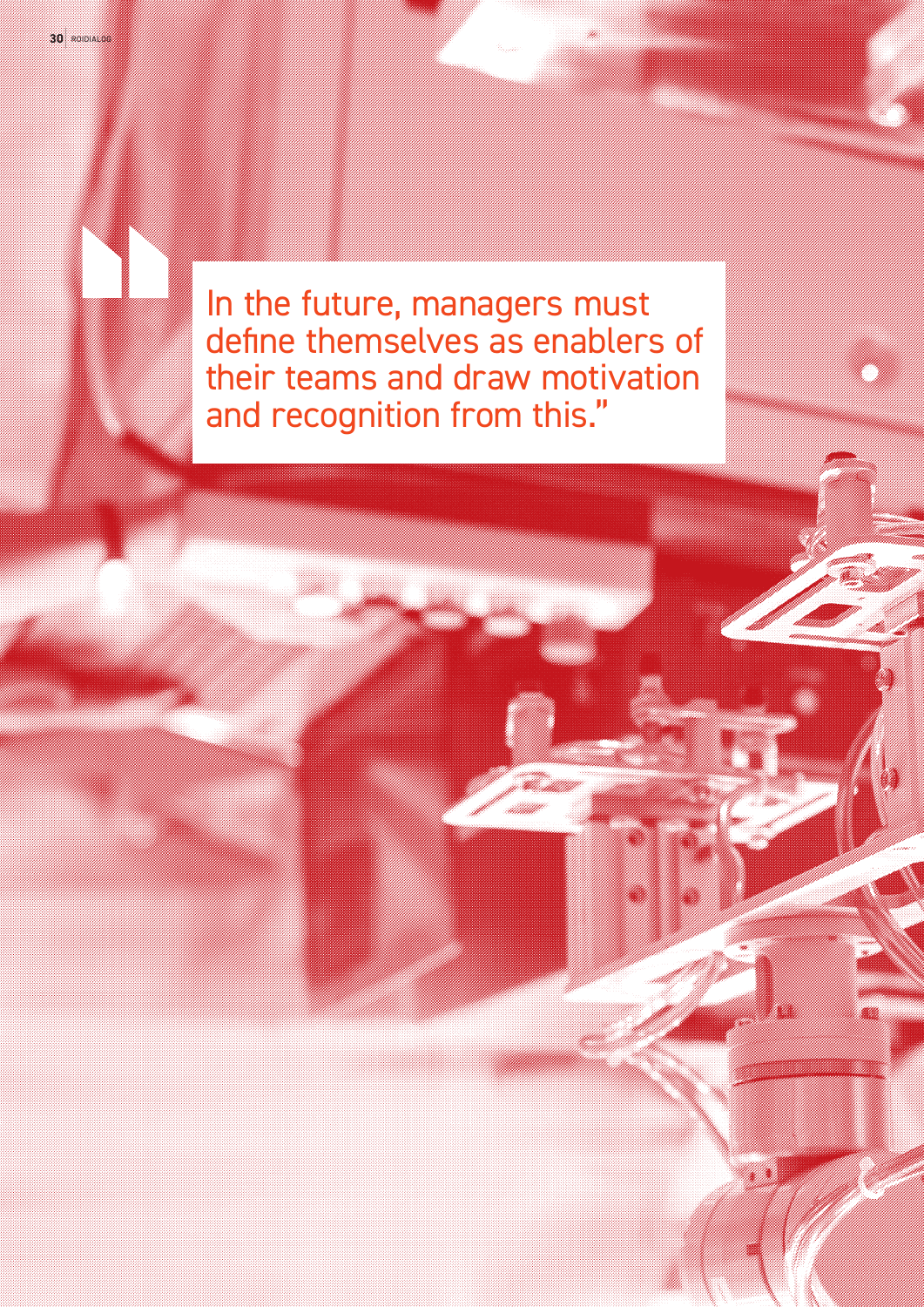# **THE ART OF INITIAL IGNITION**



*Sebastian Diers, Vice President, EFESO Consulting GmbH*

# **CO-EVOLUTION OF CULTURE, ORGANISATION AND TECHNOLOGY**

**Mr Diers, there have always been changes, even profound ones. What is different today, or why do we talk so much about transformation?**

*produces a complexity that makes decisions and forecasts extremely difficult, sometimes impossible. The speed at which information circulates globally and events have a global impact is very high. That is the second aspect.* 

> *The third is massively shortening cycles. Technologies, business models, product life cycles - this leads to a massive increase in the pressure on companies to adapt. Change is no longer linked to individual disruptive events and individual technological or social trends, but has become a constant*

*in our lives. It is no longer possible for corporate culture and technology to adapt and grow "naturally" with the company. The dynamics of transformation must be actively managed.*

## **How can organisations deal with this dynamic, which is also evident in a Smart Factory?**

*The essential question in a transformation is the roles and behaviour of people in the organisation. In the Smart Factory, not only individual activities change, but many processes and structures - and that very profoundly. Virtual and real processes merge, new production logics emerge, customer wishes have to be fulfilled in a highly individualised manner and sometimes in real time. Business models are also changing - for example, as new services and billing methods are developed. Completely new roles and activities also emerge, or existing roles must be reinterpreted. For example, there are technologies, such as data-based problem* 

"A natural growth of corporate culture and technology is no longer possible. The dynamics of transformation must be actively managed."

*Of course there have always been phases of dramatic change. But nevertheless, what we are experiencing today is different. Firstly, we have extreme networking at all levels. This*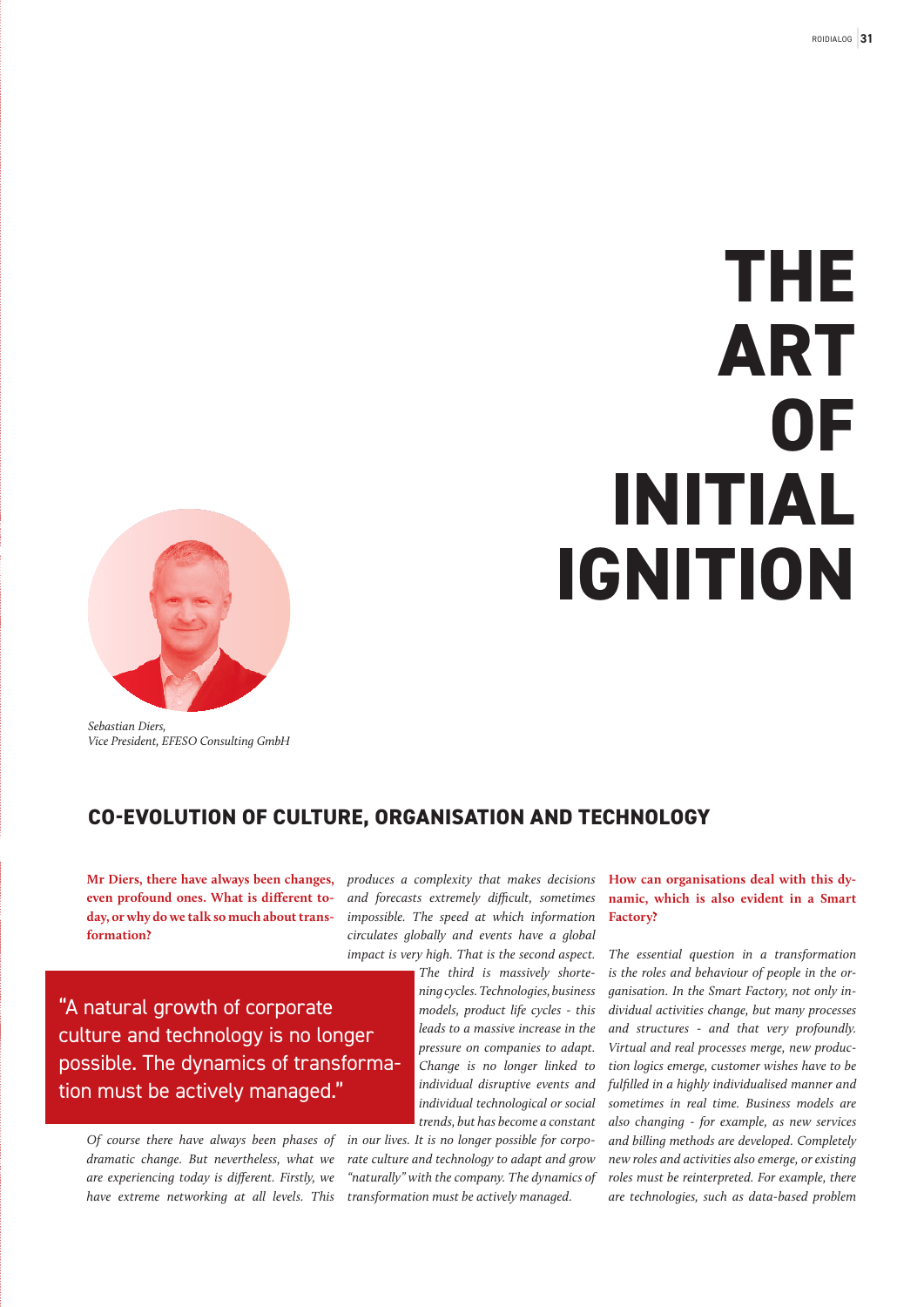*solving for maintenance and planning, which are strongly integrated into and change daily processes. To meet this pressure for change, cooperation must become more agile, flexible and effective, problem solving must be accelerated and new tools and methods must be used effectively. This also applies to the management system - intensive communication, target planning and control mechanisms across all levels of the organisational structure, iterative improvement processes, the possibilities for self-organisation and autonomy of individual teams and much more. Otherwise the innovations cannot develop their potential and instead cause negative effects.*

#### **What negative effects do you mean and what is necessary to avoid them?**

*Massive changes always create uncertainty for us at first. With regard to our own role and position, with regard to the overall objectives, the value of our experience. There is a very great need for interpretation and also an unrest in the organisation. The management must take action here - it must provide a clear picture of objectives and a vision, open up individual perspectives, actively empower employees to fulfil their changed roles and establish sustainable processes and structures. And it must communicate and explain a great deal and intensively. The introduction of new technologies is not enough for a real transformation. It requires a* 

"Real transformation requires not only new technologies, but the co-evolution of behaviour, processes and structures."

*co-evolution of behaviour, processes and structures - the creation of contexts in which the new solutions can really add value.* 

*This also includes a critical assessment of the corporate culture. If you have a culture that is characterised by rigid processes and hierarchies, low fault tolerance and a lack of freedom, it will hardly be possible to motivate the people in the organisation and take them on the journey. A destructive tension and discrepancy arises, which means that leadership and management* 

*cannot be fruitful. What is needed, therefore, is a big picture of transformation that is not* 

*one-dimensional, but links all relevant success factors and is guided by a clear vision. In addition to the corporate goals, the question of how change can be organised in such a way that fears of change are counteracted and employees have a sense of achievement must be discussed. At the same time, successful change requires a high level of involvement and commitment from the management. It is not a topic that can be delegated entirely to experts and project teams, nor is it a topic that can be managed timidly and at half speed.*

### **How do you raise the sensitivity of management teams to these requirements and what approach is generally appropriate to tackle the transformation correctly?**

*We always start with a comprehensive assessment and show the management team what is required in their company to create that very big picture. The prerequisite for a target-oriented concretisation of the work steps is a systematic cascading of this strategic target picture across all levels and functions. In the next step, we concretise the requirements and define the work steps, also on the basis of successful use cases. In doing so, we also evaluate the options that arise from new technologies for optimising* 

> *this process. Basically, three thematic complexes must be considered. The real art lies in the initial spark, in creating the momentum for the transformation process: communicating the vision clearly and simply, conveying urgency and creating the greatest possible unity within the organisation. On the one hand, this re-*

*quires a broad leadership coalition. On the other hand, you need torchbearers and supporters at all levels of the organisation. A good communication concept is absolutely essential to establish an intensive, target group-oriented dialogue. And you have to make sure that the blockers are put out of action and do not torpedo the process. A second aspect is team dynamics. I have to consciously put together the people who work together in the new work situation and bring the right characters together. In order to have a powerful team, it is* 

"What is required is a big picture of the transformation that is not onedimensional, but all relevant Success factors are linked and guided by a clear vision. "

> *not enough to have only skystormers and daredevils. A team also needs people with a guardian function who work with different perspectives on situations and different approaches to situations. You have to convey that nobody is perfect - but a team can be. This is a great motivating force. After all, the focus should be on the managers. For many managers, dealing with an increasingly autonomous and effective organisation is not easy.*

> *Leaders need recognition to be able to fulfil their role. If employees are less concerned with routine tasks and more with independent problem solving, there is a lack of "recognition resources". To counteract this, the leadership role must also change from professional leadership to leadership of people. In the future, managers must define themselves less as "protective" problem solvers and more as enablers of their teams and draw motivation and recognition from this. A mix of intrinsic and extrinsic motivation is required. In this way, the company can promote this process by setting goals, targets or role expectations and also establish a feedback culture, which in turn has a confirming effect and, all in all, leads to a cultural change in the organisation.*

#### **A core element in the conception of the Smart Factory, and of a smart organisation in general, is the greatest possible transparency - a development against which there are certainly reservations.**

*If companies only increase transparency and raise requirements, conflicts are inevitable. Transparency must not be an end in itself, must not be reduced to data obsession and must not lead to employees feeling at the mercy of others. They must therefore be given the tools to deal with the increase in transparency. This is about empowerment, but also very much about a management philosophy that lives a culture of error across all levels. Successful change depends on innovation, improvisation and creativity. And thus on a differentiated approach to mistakes. If it is possible to establish such a culture, transparency becomes a good experience that leads to more openness, progress and resilience throughout the entire organisation.*